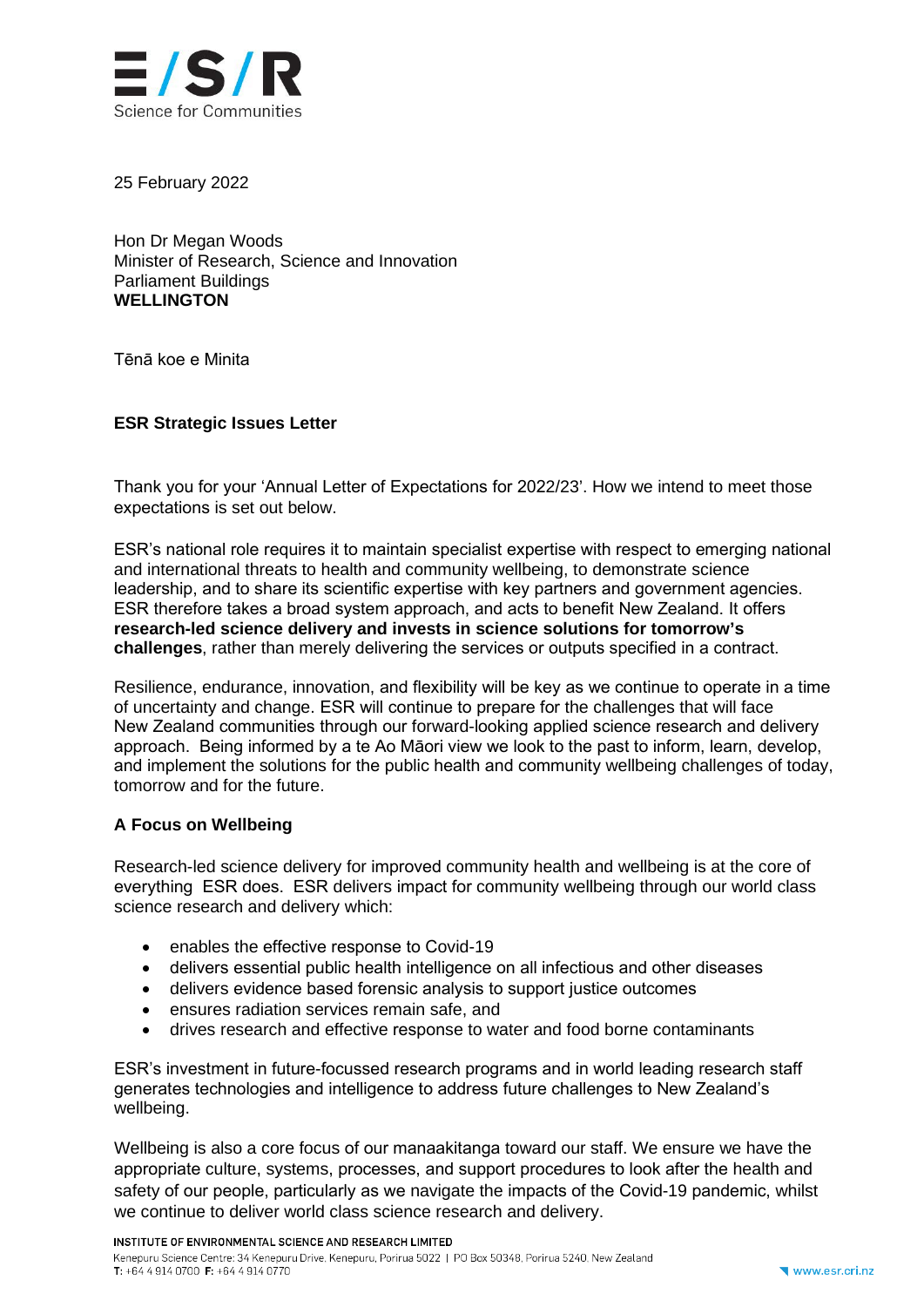# **Partnership with Māori for Māori**

We aspire to be acknowledged as a place where mātauranga thrives alongside science and Māori ways of being and doing are embraced. ESR is refreshing its He Pūtaiao He Tāngata strategy to identify the actions that will create greater impact with and for Māori. The core elements of our wero are to:

*build enduring partnerships with iwi and hapu* to ensure that our scientific endeavour realise material and holistic benefits for those communities. ESR's He Wai Māpuna programme continues to progress strongly and promises to be an exemplar for ESR of a new way of working with Māori.

*build and enable mātauranga Māori* across all areas of our mahi so that it informs and guides our approach to science research and delivery. Our Māori Data Sovereignty work is one enabler of this approach.

*build and apply a business approach that reflects a Māori world* so that the development and implementation of our applied science research and delivery is shaped and informed by a te Ao Māori view. Our close collaboration with the Iwi Chairs Forum and our work in partnership with Ngāti Toa Rangatira to design a building at Kenepuru that reflects and allows for the flourishing of māturanga in our science are reflections of this intent.

*a leading employer of Māori scientists* by offering the built environment, cultural affinity and training pathways that enable Māori to flourish from within. The partnership between ESR and Pūhoro brings science to rangatahi, developing and inspiring them to be active participants in the fields of science, technology, engineering, mathematics and Mātauranga.

This is a journey that the Board and management are fully committed to embedding within ESR – so that it is in our DNA.

## **Applied Science Solutions that make a Difference**

The ability of ESR to co-lead infectious disease research in New Zealand and our capability to lead responses to other challenges such as climate change in the future, stem from our rapidly expanding ability to distil policy-ready intelligence from complex data.

ESR's research and applied intelligence will help inform:

- adaptation to climate related risks including health systems and critical infrastructure such as wastewater and drinking water
- understanding risks from climate sensitive infectious diseases, and
- understanding social and cultural impacts of climate change.

#### An Integrated Research and Delivery CRI

ESR's approach to research-led science delivery recognises the **value of recombinant, cross sectoral and transdisciplinary skills,** and their importance in the development of comprehensive solutions. Prioritisation of singular science approaches without understanding the connections limits the development of comprehensive solutions.

ESR's applied expertise lies in the conjunction of detecting, connecting, and protecting – our strength to foresee future challenges and the potential solutions and to scale up capabilities across public health, forensic and environmental science areas. This approach contributes to high-level systems intelligence and evaluation as well as enabling critical data analysis. This recombinant strength is demonstrated, for example, through our: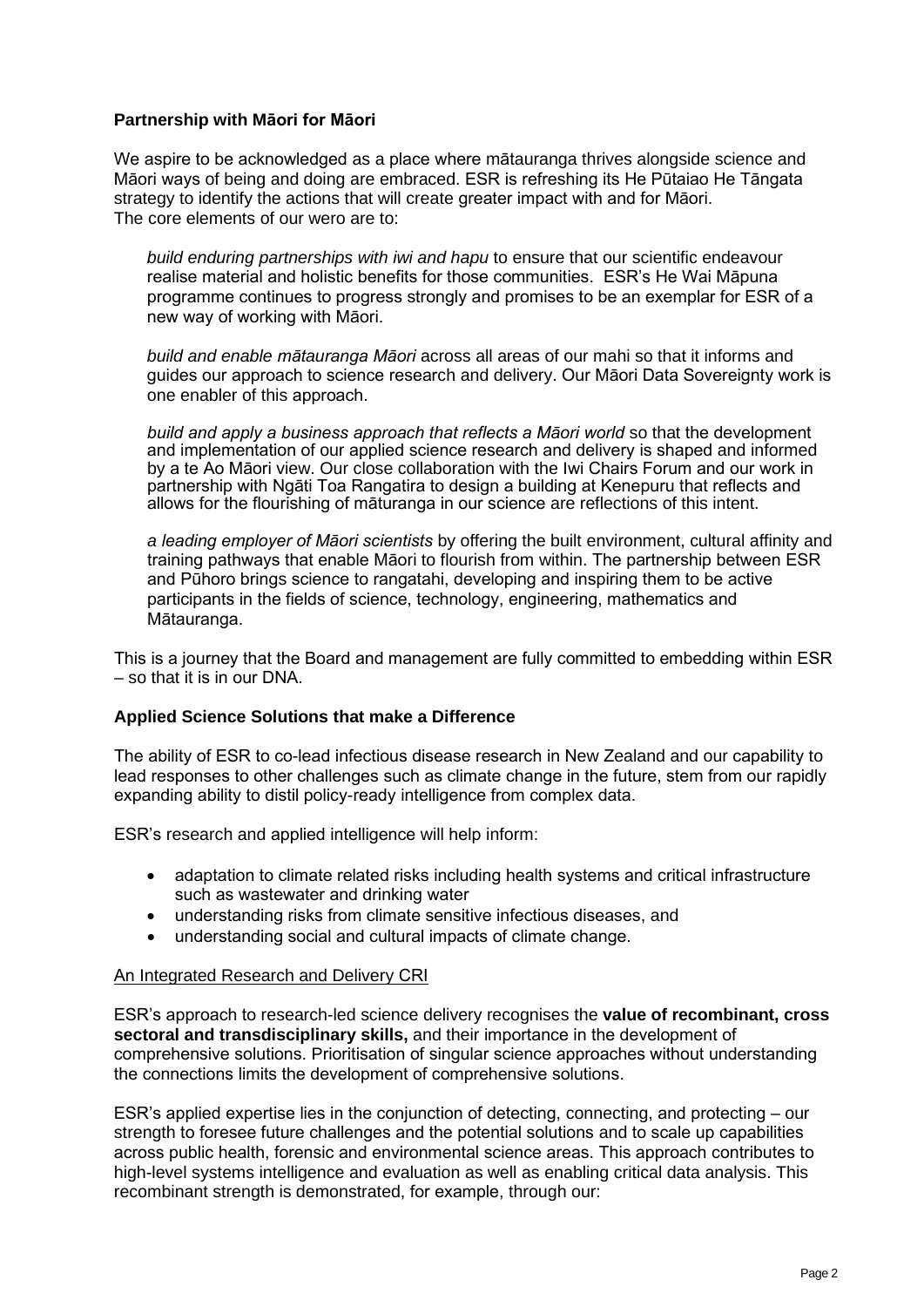- genome sequencing expertise and capability effectively utilised in New Zealand's response to the Covid-19 pandemic which is jointly developed by a collaboration between ESR's health and forensics groups and enables forensic and environmental scientists to step into Covid-19 genome sequencing activities as demand requires
- toxicology and chemistry teams combining to develop a framework for testing the compounds to be used in the End of Life Choice Act 2019
- wastewater surveillance tool which had its origins in ESR's environmental health area, was initially utilised for detection of illicit substances through the forensic team and came to its fore in health area in the Covid-19 response

ESR's transdisciplinary approach to solutions facilitates easy adoption of different sciences for national benefit where our OneESR purpose delivers improved health and wellbeing outcomes for communities.

### *Investment in eResearch and use of technologies*

ESR has major strategic investments in Computation Science disciplines and looks to support the design of future systems that deliver benefit to communities. ESR utilises High Performance Compute to support our operational as well as research work. We see great potential in the way we share knowledge and capacity with others to plan for future system investments.

### *Leading COVID Science for Informed Decisions*

ESR will provide the applied science research-led delivery to inform responses to the Covid-19 pandemic. ESR's investment and expertise will also improve the functionality of infrastructure and the high-performance computing needed to run the data pipelines to build additional tools and dashboards for faster sharing and decision-making. Work is under way to improve EpiSurv to become a central hub of health intelligence, improving public health surveillance to increase disease response readiness and influence policy decisions.

ESR has expanded wastewater testing and genome sequencing of wastewater samples at the Kenepuru and Christchurch Science Centres. We are exploring new and faster methods for testing as well as investigating and validating new wastewater assessment and monitoring tools. This will strengthen public surveillance and provide robust evidence for response efforts.

ESR is also taking the lead on the Covid-19 biological sample initiative and will work collaboratively with other interested parties to establish the collection system and make samples available to research projects through an equitable governance process aligned with data sovereignty standards.

We remain committed to be ahead of curve in understanding and implementing solutions to Covid-19.

#### *Developing and Implementing Leading Edge Applied Science*

LUMI developed by ESR scientists will be a gamechanger for community policing and prevention of harm from drugs within our communities. LUMI enables on the spot drug analysis, supporting better frontline decisions. This type of frontline **innovative point of care** applied research is also being developed and trialled in the areas of health and animal welfare. Work is underway with the Capital Coast DHB to develop/optimise sequencing assay to analyse blood stream infections to enable quicker treatment decisions. Work is also underway with OSPRI seeking to significantly reduce the diagnostic time for TB.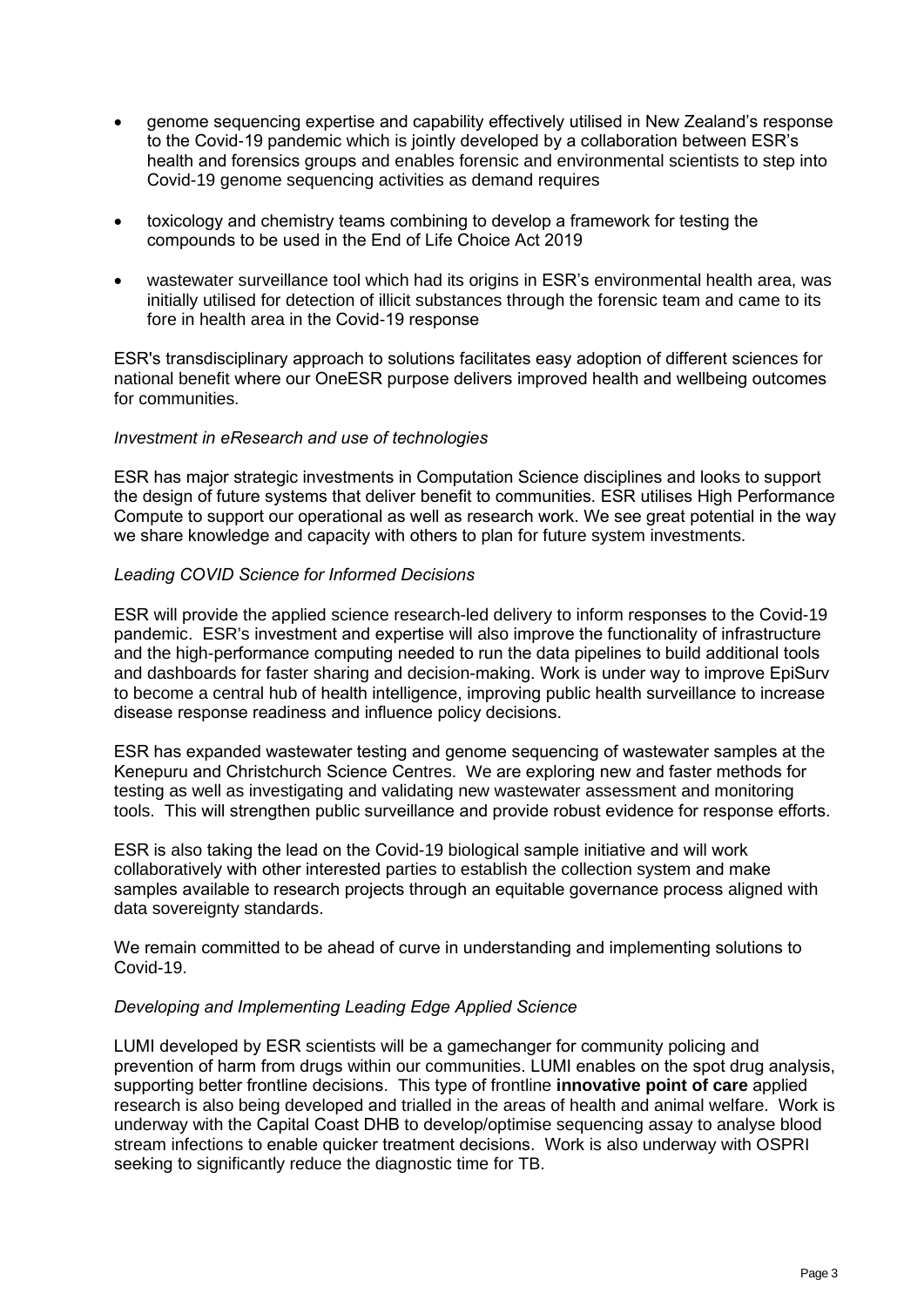It is the interplay of ESR's collective scientific expertise and science data specialists that enables these types of innovative solutions to co-generate and co-create for the benefit of New Zealand and internationally particularly in the Pacific.

### **Thought Leaders in a changing research, science, and innovation system**

ESR plays a critical national role in **public health, forensics, and biosecurity**. It is accountable for providing a robust health surveillance system for New Zealand. Its role as a national reference laboratory demands time-critical responses. ESR's public health mandate has become more prominent over the past two years because of the lead it has taken in the national pandemic response.

As a thought leader and expertise in research-led delivery for community wellbeing outcomes, ESR looks forward to the decisions arising from Te Ara Paerangi. We will ensure that ESR's science and science system expertise and experience is constructive to this conversation to enable the foundations for an innovative inclusive science system for the benefit of New Zealanders and the world.

ESR's successful joint bid with the University of Otago as co-hosts of the new Infectious Diseases Research Platform is an opportunity to develop and deliver greater pathways for impact. The platform will be co-designed and established with Māori, including Māori health providers, communities, researchers, educators, and Māori organisations such as Wānanga Hauora Māori providers. This Platform will equip the health and the research, science, and innovation sectors to develop capability and technology that will lift New Zealand's capability and capacity to face infectious disease outbreaks and challenges.

## *Effective Collaboration and Partnerships*

ESR is recognised as an effective co-leader, co-innovator and finder of synergies with partners. Our effective collaborations and partnerships with iwi, key government agencies, universities, research centres and industry partners are key to future-proofing public health, supporting the economy, and improving community wellbeing outcomes.

ESR's Drug CoLab brings together multi-disciplinary forensic scientists to explore innovative and holistic approaches to reduce drug harm in New Zealand. ESR and the New Zealand Police have established a joint Innovation Group to find new ways of developing and delivering smarter frontline policing solutions and technologies that support better justice and community outcomes.

Amongst a number of initiatives with universities, including developing joint appointment roles, ESR is actively pursuing with the University of Auckland the development of a joint graduate school. This focuses on collaborative post graduate student research, teaching and secondment opportunities initially in forensics with the intention to expand into health, water and food borne disease sciences.

## *Location for Community led Outcomes*

ESR believes that as a science research-led delivery institute focused on improving community Wellbeing, uplift in research system performance benefits from being located within the communities where its science has impact. ESR already realises the uplift in research system performance from co-location with universities and other research institutes at its sites.

Community connection is important. ESR's facilities located in communities such as its Kenepuru campus in Porirua, for example, make the facility and its science accessible to cocreation and co-learning with those communities especially local hapu. ESR continues to work very closely with Ngāti Toa Rangatira at Kenepuru in offering community youth outreach